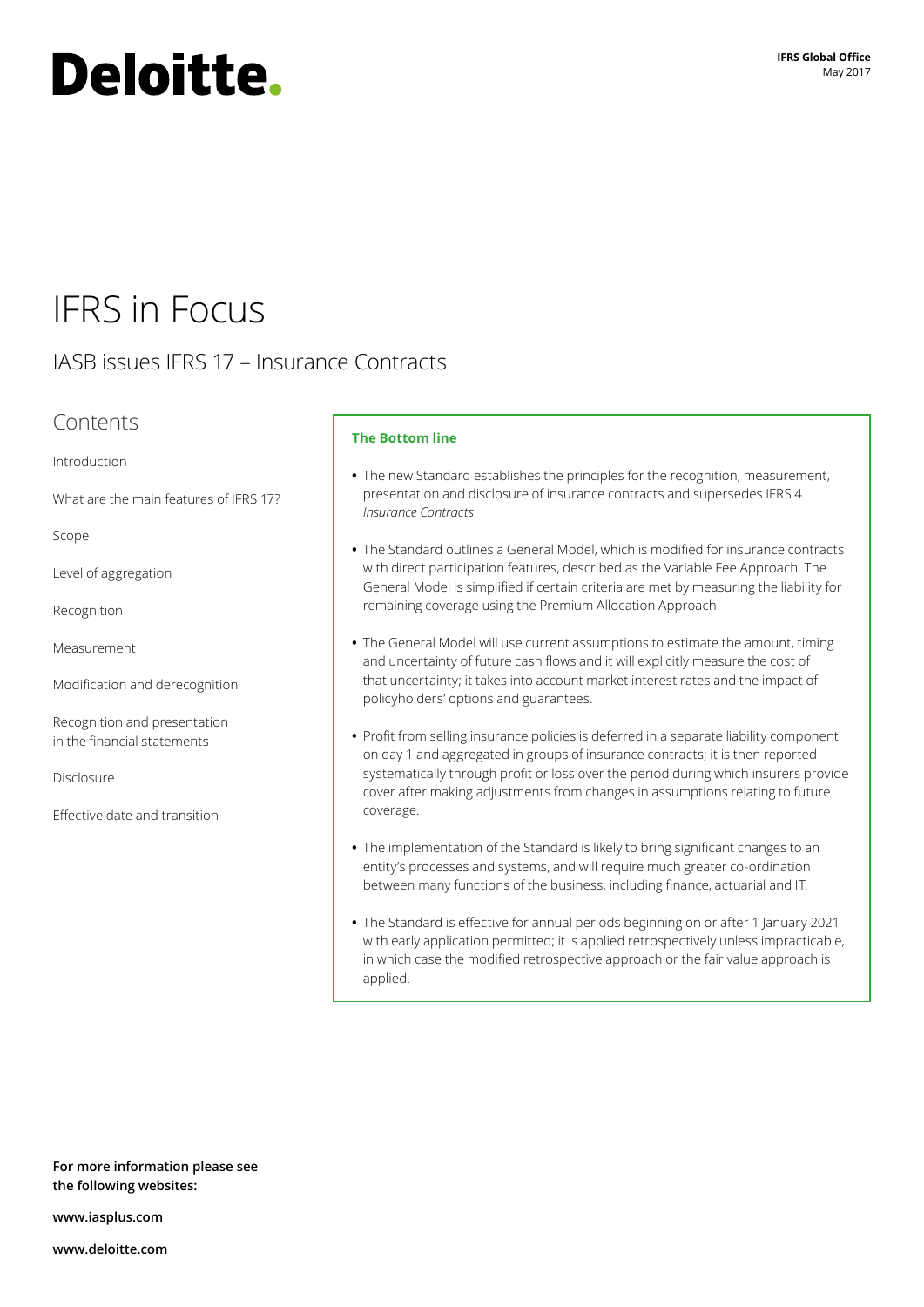#### <span id="page-1-0"></span>**Introduction**

#### **Project development**

The Standard is the result of a project started in April 1997 by the International Accounting Standard Committee, the predecessor body of the IASB. The IASB completed Phase I of this project when IFRS 4 was issued in March 2004. However, IFRS 4 was intended only as an interim solution which allowed insurers to use a wide variety of accounting practices, pending the completion of a comprehensive Standard. These differences in accounting practices across jurisdictions and products have made it difficult for investors and analysts to understand and compare insurers' financial position, performance and risk exposures. Phase II of the project was designed to address these concerns, resulting in this new Standard, which replaces IFRS 4.

#### **Objective**

The objective of the Standard is to ensure that an entity provides relevant information that faithfully represents rights and obligations from insurance contracts it issues. The IASB developed the Standard to eliminate inconsistencies and weaknesses in existing accounting practices by providing a single principle-based framework to account for all types of insurance contracts, including reinsurance contracts that an insurer holds. The Standard also specifies presentation and disclosure requirements to enhance comparability between insurers.

#### <span id="page-1-1"></span>**What are the main features of the Standard?**

The Standard measures insurance contract either under the General Model or a simplified version of this, called the Premium Allocation Approach (PAA).

The main features of the measurement approach applied in the General Model are that:

- **•** estimates and assumptions of future cash flows are always current;
- **•** measurement reflects the time value of money;
- **•** estimates make maximum use of observable market consistent information;
- **•** there is a current and explicit measurement of risk;
- **•** expected profit is deferred and aggregated in groups of insurance contracts at initial recognition; and
- **•** expected profit is recognised over the coverage period after adjustments from changes in the cash flows assumptions related to each group of contracts.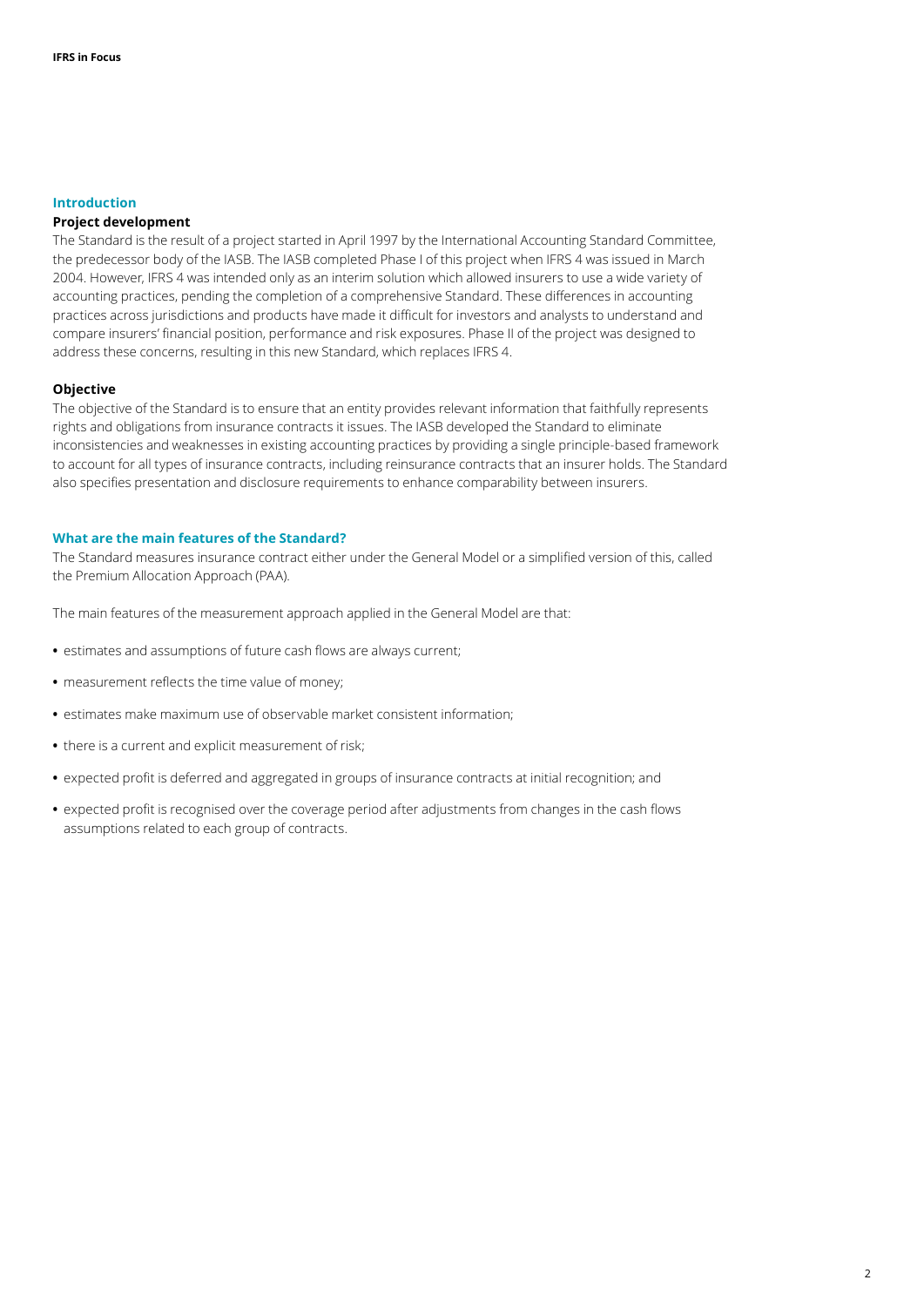#### **Observations**

#### **What are the most significant changes for non‑life insurance?**

Existing accounting practices vary by jurisdiction. However, for most non-life insurance contracts the major accounting change is the introduction of discounting and an explicit risk adjustment for non-financial risk in measuring the liability for incurred claims along with the more transparent reporting of any movements in these elements. Of the insurance contract eligible to use the PAA, many are expected to be non-life insurance contracts (e.g. annual motor insurance contracts). The PAA simplifies the General Model accounting for the liability for remaining coverage, but not for incurred claims.

#### **What are the most significant changes for life insurance?**

While existing accounting practices vary, for most life insurance contracts the most significant financial reporting changes are expected to be:

- **•** the introduction of a single accounting model for all insurance contracts, rather than different accounting models based on product type;
- **•** updated, rather than locked‑in, assumptions;
- **•** current value measurement of guarantees and options previously not fully recognised;
- more information about the effects of financial and non-financial risk, time value of money and other estimates;
- **•** discount rates reflecting the characteristics of the insurance contract liability, excluding future investment spreads unless they are part of the characteristics of the contract;
- **•** new presentation of revenue and service result; and
- **•** deferred acquisition costs forming part of the insurance contract's measurement replacing the need for separate release mechanisms.

#### <span id="page-2-0"></span>**Scope**

An entity shall apply the Standard to issued insurance contracts including reinsurance contracts issued, reinsurance contracts held, and also to investment contracts with a discretionary participation feature (DPF) it issues, provided the entity also issues insurance contracts.

#### **Fixed fee contracts**

Some contracts meet the definition of an insurance contract but have their primary purpose the provision of services for a fixed fee. Such issued contracts are in the scope of the Standard, unless an entity chooses to apply to them IFRS 15 *Revenue from Contracts with Customers* and provided the following conditions are met:

- **•** the entity does not reflect an assessment of the risk associated with an individual customer in setting the price of the contract with that customer;
- **•** the contract compensates customers by providing a service, rather than by making cash payments to the customer; and
- **•** the insurance risk transferred by the contract arises primarily from the customer's use of service rather than from uncertainty over the cost of the service.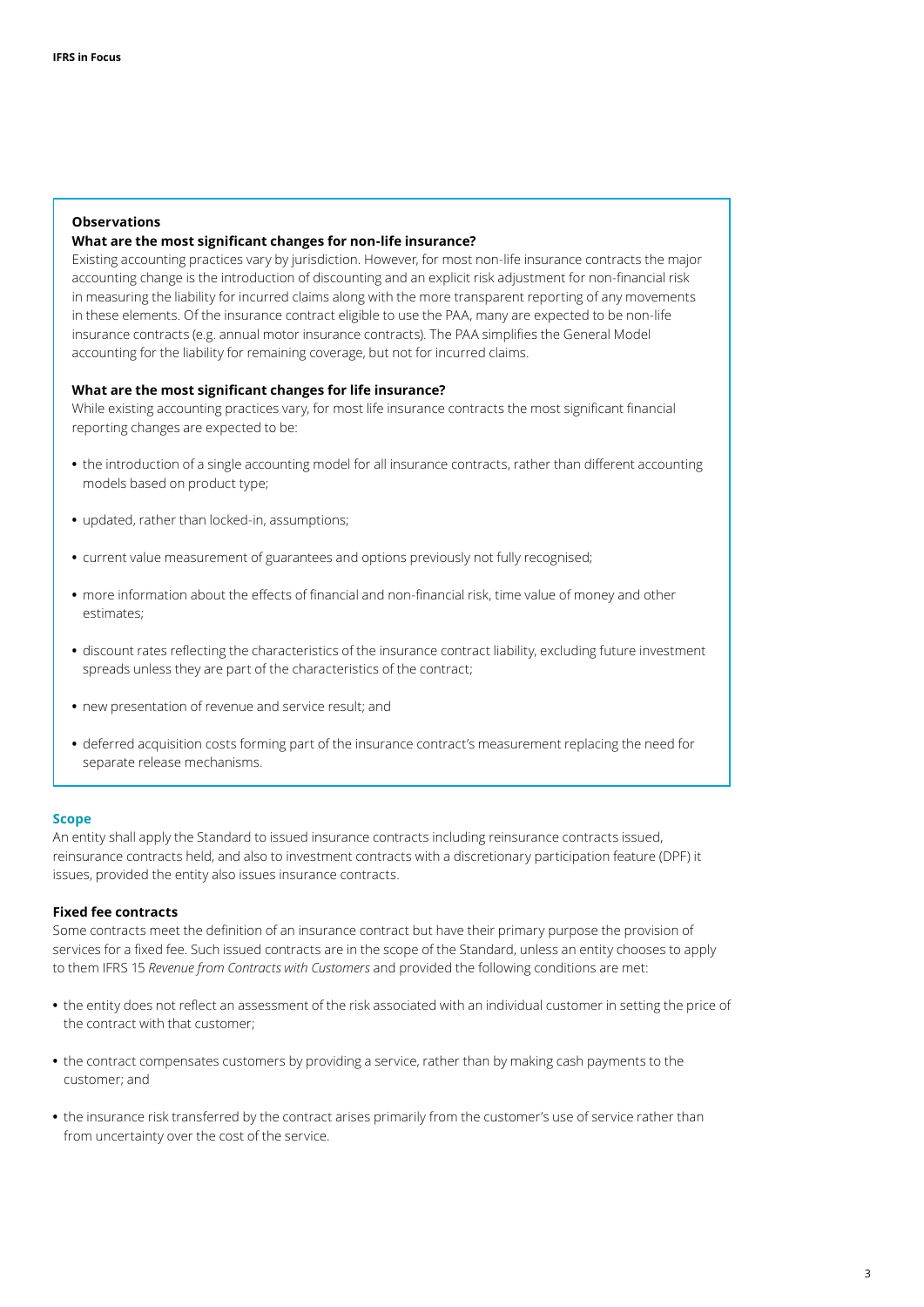#### **Observation**

An example of such contract could be a fixed-fee roadside assistance, where the insurance risk arises from the frequency of vehicle breakdowns, rather than from their cost, and the compensation is through the provision of towing and other roadside services.

#### **Investment contracts with a DPF**

An investment contract with a DPF is a financial instrument and it does not include a transfer of significant insurance risk. It is in the scope of the Standard only if the issuer also issues insurance contracts. The requirements of the Standard are modified for such investment contracts.

#### **Separating components from an insurance contract**

An insurance contract may contain one or more distinct components that would be within the scope of another Standard if they were separate contracts. The Standard include criteria to determine when a non‑insurance component is distinct from the host insurance contract. IFRS 9 *Financial Instruments* should be applied to determine whether there is an embedded derivative to be separated and how to account for such a derivative. Many insurance contracts contain investment components, defined as amounts payable to policyholders irrespective of insured events occurring. An investment component should be separated from a host insurance contract, if that investment component is distinct, with the separated element accounted under IFRS 9. A distinct obligation to sell an insurer's goods and services should be separated from a host insurance contract and accounted for under IFRS 15.

#### <span id="page-3-0"></span>**Level of aggregation**

An entity shall identify portfolios of insurance contracts. A portfolio comprises contracts that are subject to similar risks and managed together. Contracts within a particular product line, such as motor policies, are expected to have similar risks, and if they are managed together would be in the same portfolio.

For all issued insurance contracts in a portfolio, an entity shall divide it into:

- **•** a group of contracts that are onerous at initial recognition, if any;
- **•** a group of contracts that at initial recognition have no significant risk of becoming onerous, if any; and
- **•** a group of the remaining contracts in the portfolio, if any.

An entity is permitted to divide portfolios into more groups than required above. However, groups cannot include contracts issued more than one year apart.

If contracts within a portfolio would fall into different groups only because law or regulation specifically constrains the entity's practical ability to set a different price or level of benefits for policyholders with different characteristics, the entity may include those contracts in the same group.

The groups are established at the inception of the contracts and not subsequently reassessed.

An entity shall divide portfolios of reinsurance contracts held in the similar way to insurance contracts issued, except that the reference to an onerous contract should be read as referring to contracts for which the entity that purchases the reinsurance contract has a net gain on initial recognition. Groups of reinsurance contracts held may include only one contract.

#### **Observation**

The requirements for the level of aggregation of insurance contracts have been simplified compared to the original proposal in order to reduce the operational complexity of applying most of the measurement requirements at a group of contracts level. Nonetheless, this will be one of the most challenging aspects of implementing the Standard.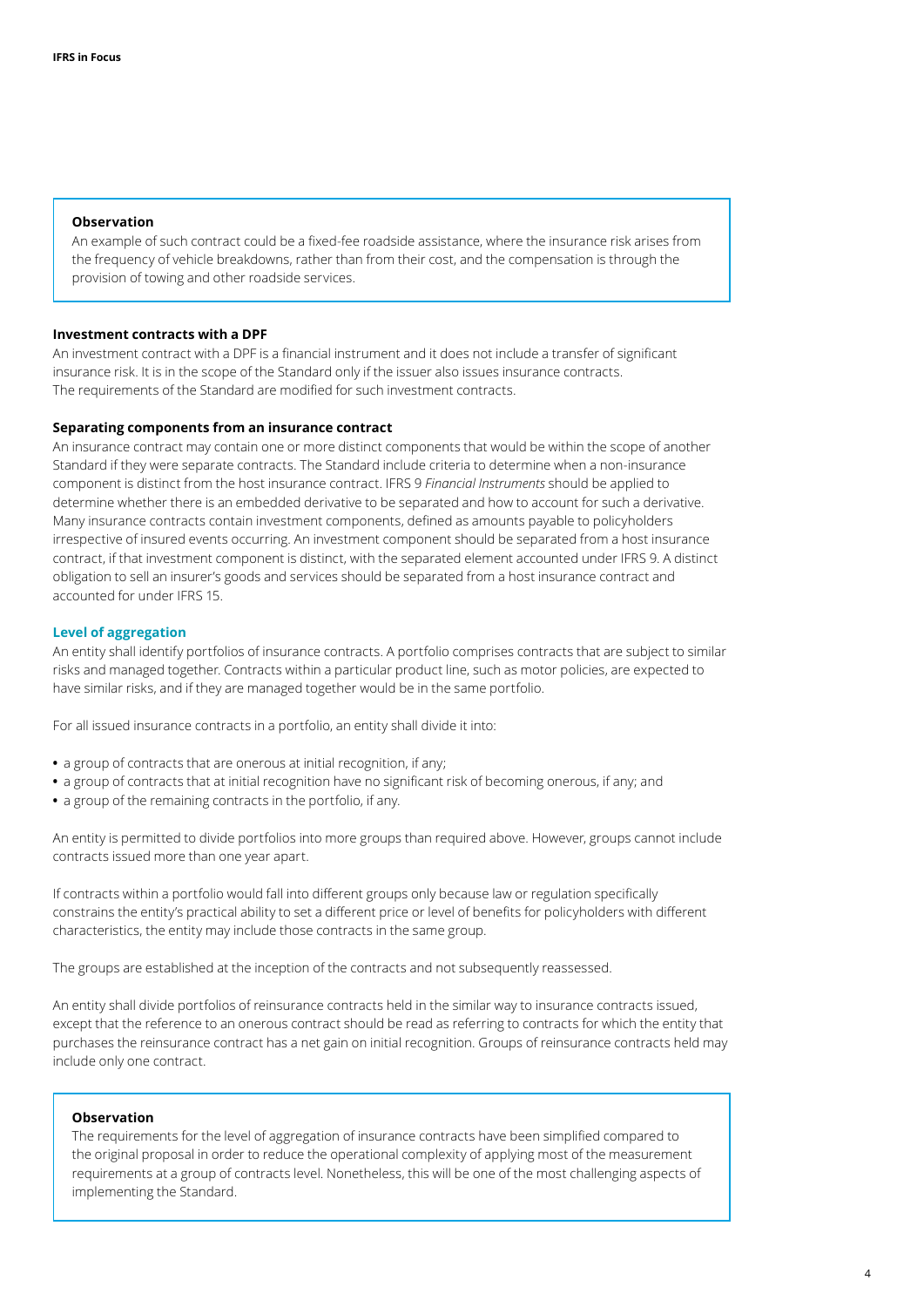#### <span id="page-4-0"></span>**Recognition**

An entity shall recognise a group of insurance contracts it issues from the earliest of (a) the beginning of the coverage period; (b) the date when the first payment from a policyholder becomes due; and (c) when the group becomes onerous.

#### <span id="page-4-1"></span>**Measurement**

#### **General Model**

On initial recognition, an entity shall measure a group of contracts at the total of the amount of fulfilment cash flows ("FCF") and the contractual service margin ("CSM"). FCF comprises the estimate of future cash flows, an adjustment to reflect the time value of money and the financial risks associated with the future cash flows and a risk adjustment for non‑financial risk.

An entity shall include all the cash flows within the boundary of each contract in the group. The estimates of future cash flows shall be current, explicit, unbiased, and reflect all the information available to the entity without undue cost and effort about the amount, timing and uncertainty of those future cash flows. They should reflect the perspective of the entity, provided that the estimates of any relevant market variables are consistent with observable market prices.

The discount rates applied to the estimate of cash flows shall reflect the time value of money (TVM), the characteristics of the cash flows and the liquidity characteristics of the insurance contracts. They should be consistent with observable market prices of those financial instruments whose cash flow characteristics are consistent with those of the insurance contracts, but shall not reflect risks not present in insurance contract.

The estimate of the present value of the future cash flows is adjusted to reflect the compensation that the entity requires for bearing the uncertainty about the amount and timing of future cash flows that arises from non‑financial risk.

The FCF shall not reflect the non-performance risk, i.e. own credit risk, of the entity issuing the contract.

The CSM represents the unearned profit the entity will recognise as it provides services in the future. This is measured on initial recognition of a group of insurance contracts at an amount that, unless the group of contracts is onerous, results in no income or expenses arising from (a) the initial recognition of an amount for the FCF; (b) the derecognition at that date of any asset or liability recognised for acquisition cash flows; and (c) the cash inflows and outflows arising from the contracts in the group at that date. The CSM cannot be negative, as this would indicate the contract is onerous.

At the end of each subsequent reporting period, the carrying amount of a group of insurance contracts is remeasured to be the sum of the liability for remaining coverage and the liability for incurred claims, both determined as at that date.

The liability for remaining coverage comprises FCF relating to future services, plus a measure of the CSM yet to be earned. The liability to handle and pay already incurred claims arises from past coverage service. It includes also a liability for claims incurred but not yet reported.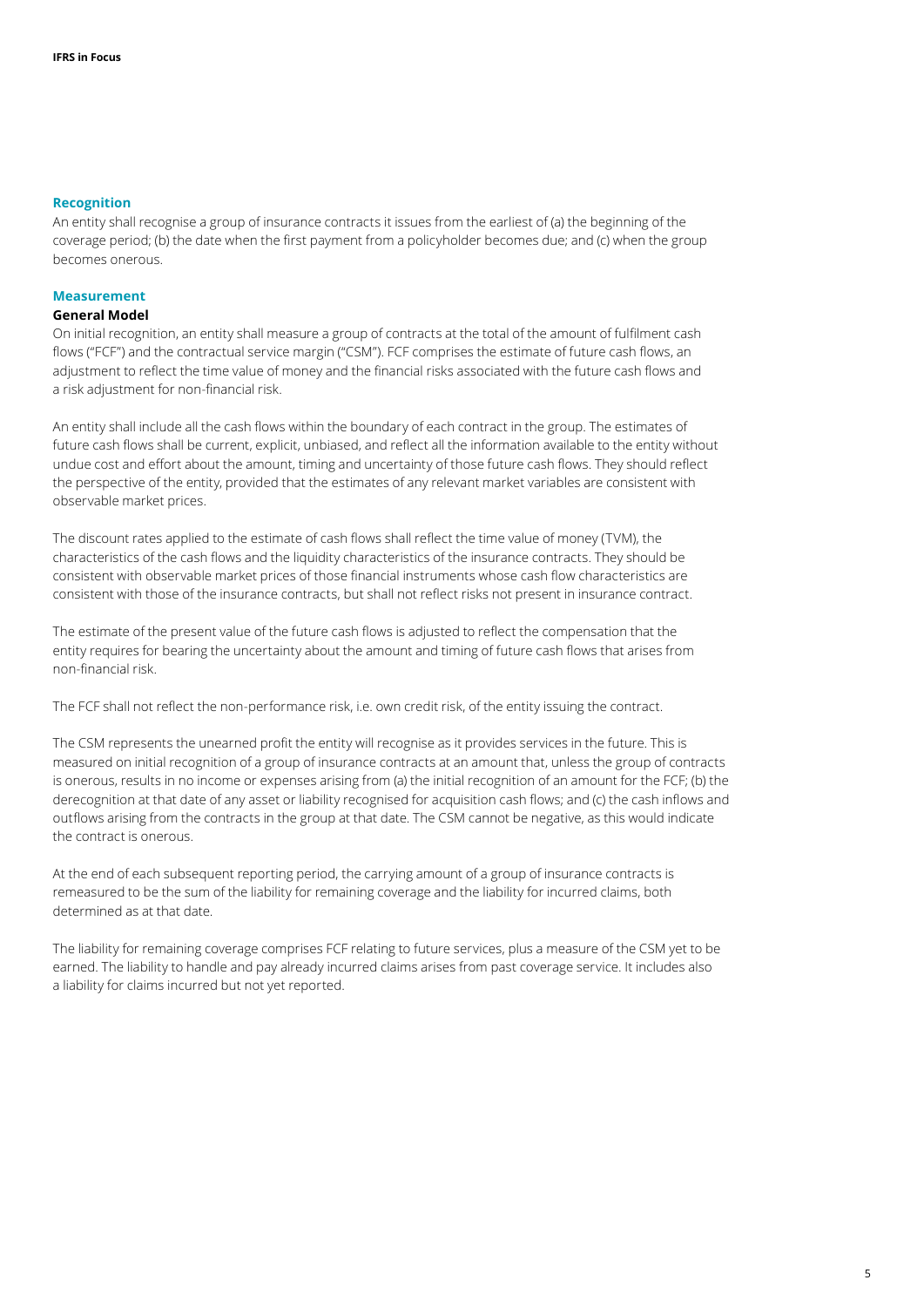An entity shall recognise income and expenses for changes in the carrying amount of the liability for remaining coverage and that for incurred claims separately, as set out in the table below.

|                                               | Changes in the carrying amount of the<br>liability for remaining coverage                           | <b>Changes in the carrying amount of the</b><br>liability for incurred claims        |
|-----------------------------------------------|-----------------------------------------------------------------------------------------------------|--------------------------------------------------------------------------------------|
| Insurance revenue                             | • Reduction in the liability for remaining<br>coverage because of service provided in<br>the period | • Not applicable                                                                     |
| <b>Insurance service</b><br>expense           | • Losses on groups of onerous contracts<br>and reversal of such losses                              | • Increase in the liability because of claims<br>and expenses incurred in the period |
|                                               |                                                                                                     | • Subsequent changes in FCF relating to<br>incurred claims and incurred expenses     |
| <b>Insurance finance</b><br>income or expense | • Effect of the TVM caused by the passage<br>of time: and                                           | • Effect of the TVM caused by the passage<br>of time; and                            |
|                                               | • Effect of changes in assumptions that<br>relates to financial risk                                | • Effect of changes in assumptions that<br>relates to financial risk                 |

#### **Onerous contracts**

An insurance contract is onerous at initial recognition if the total of the FCF, any previously recognised acquisition cash flows and any cash flows arising from the contract at that date is a net outflow. An entity shall recognise a loss in profit or loss for the net outflow, resulting in the carrying amount of the liability for the group being equal to the FCF and the CSM of the group being zero.

On subsequent measurement, if a group of insurance contracts becomes onerous (or more onerous), that excess shall be recognised in profit or loss. Additionally, the CSM cannot increase and no revenue can be recognised, until the onerous amount previously recognised has been reversed in profit or loss as part of a service expense.

#### **Insurance contracts with direct participating features (direct par insurance contracts)**

Many insurance contract allow policyholders to participate in investment returns with the insurer, in addition to compensation for losses from insured risk. Not all participating contracts meet the definition of direct par insurance contracts, which need to satisfy all three of the following criteria:

- **•** the contractual terms specify that the policyholder participates in a share of a clearly identified pool of underlying items;
- **•** the entity expects to pay to the policyholder an amount equal to a substantial share of the fair value returns from the underlying items; and
- **•** a substantial proportion of the cash flows that the entity expects to pay to the policyholder should be expected to vary with the cash flows from the underlying items.

Direct par insurance contracts are viewed as creating an obligation for the entity to pay to the policyholder an amount equal to the underlying items less a variable fee for service. A variable fee comprises the entity's share of the fair value of the underlying items less amounts payable to the policyholder that do not vary based on the underlying items (e.g. expenses paid to fulfil the contract). The General Model is modified for such contracts and it is referred to as the "variable fee approach" or "VFA". This is described in the section on CSM below.

Those participating contracts not meeting the definition of direct par insurance contracts are called indirect participation contracts, and are accounted for using the General Model.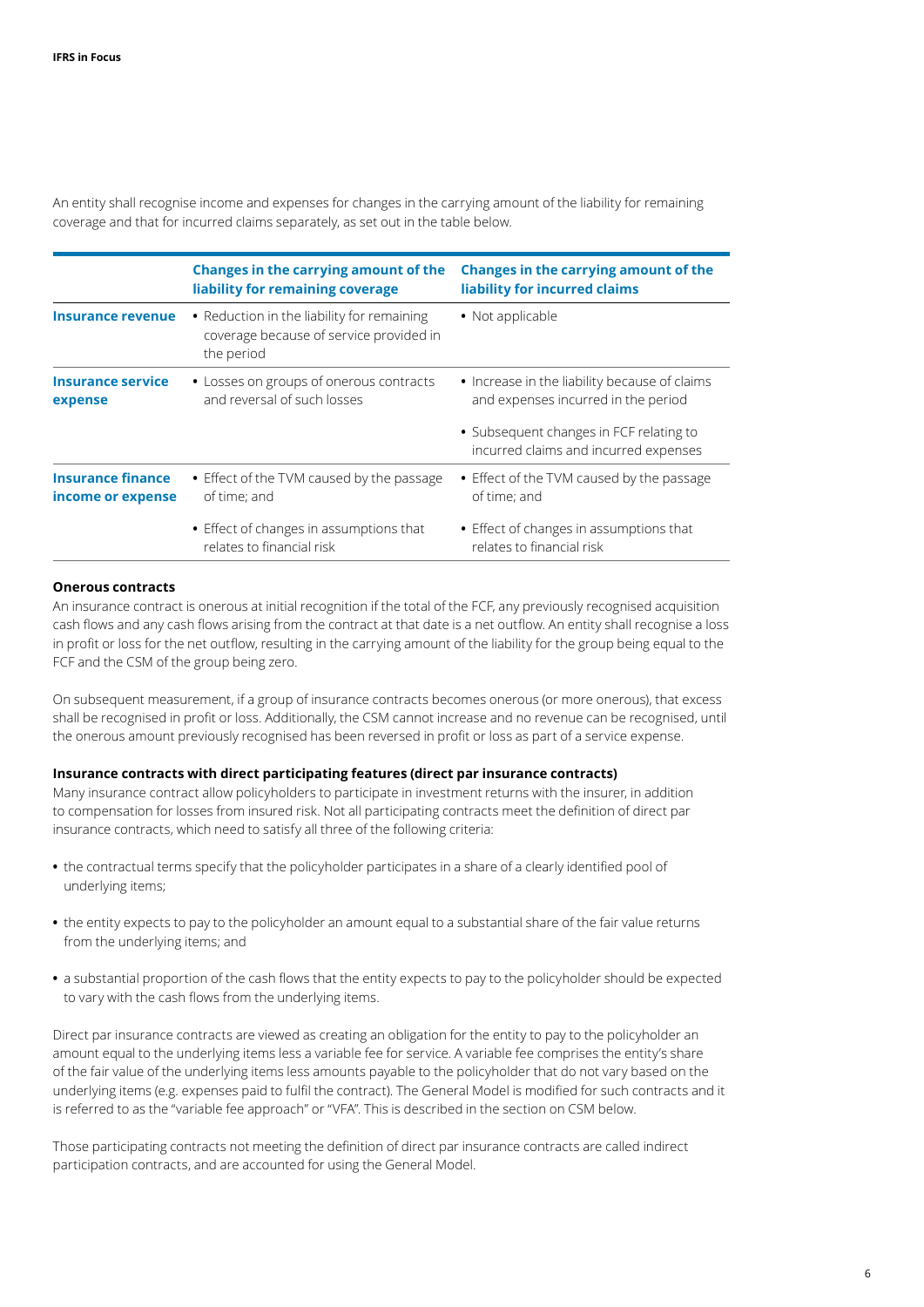#### **Subsequent measurement of the CSM**

The CSM for a group of insurance contracts represents an unearned expected profit for that group. Subsequent to initial recognition it is measured differently under the General Model and the VFA approach.

#### **General Model**

The CSM of a group of contracts at the end of the reporting period equals the opening balance adjusted for the addition of new contracts to the group (if the group does not cover the same twelve months as the reporting period), accretion of interest at the locked‑in rate, changes in FCF relating to future coverage or other services, foreign currency exchange differences and the amount recognised in profit or loss relating to the transfer of services in the period.

The changes in FCF relating to future coverage or other services comprise changes in risk adjustment for non-financial risks and certain experience adjustments, provided they both relate to future service. Experience adjustments are measured at the discount rates applicable at initial recognition (the locked-in rates) and comprise:

- **•** differences between expected and actual premiums received in the period that relate to future services and associated cash flows;
- **•** changes in estimates of the present value of expected future cash flows in the liability for remaining coverage (excluding estimate changes due to TVM and financial risks); and
- **•** differences between expected and actual investment components payable in the period.

#### **Variable Fee Approach**

For direct par insurance contracts, the CSM is adjusted for any new contracts added to the group and the effects of foreign exchange movements. However, it is also adjusted for the changes in the entity's share of the fair value of the underlying items, except to the extent the changes give rise to a loss or a reversal of such loss. It is adjusted for the changes in the FCF relating to future coverage or other services (except to the extent that the changes give rise to a loss or its reversal). Unlike in the General Model, under the VFA this includes changes in estimates relating to the time value of money and financial risks, since for direct par insurance contracts these are considered related to future coverage. After making all these adjustments, part of the CSM is released and recognised as revenue because of the transfer of services in the period. This is determined by the allocation of the CSM at the end of the reporting period (before any allocation) over the current and remaining coverage period.

Changes in the obligation to pay the policyholder an amount equal to the fair value of the underlying items or changes in estimates of incurred claims and incurred expenses do not relate to future service and therefore do not adjust the CSM.

#### **Observations**

The principle determining which changes in the insurance liability adjust the CSM and which changes are included in profit or loss is based on whether they relate to past or future service. For example, in the case of experience adjustments, those that relate to past service are immediately recognised in profit or loss, whereas those that relate to future service adjust the CSM.

The VFA closely reflects the economic substance of direct par insurance contracts. It can only be applied where the definition of a direct par insurance contracts is met.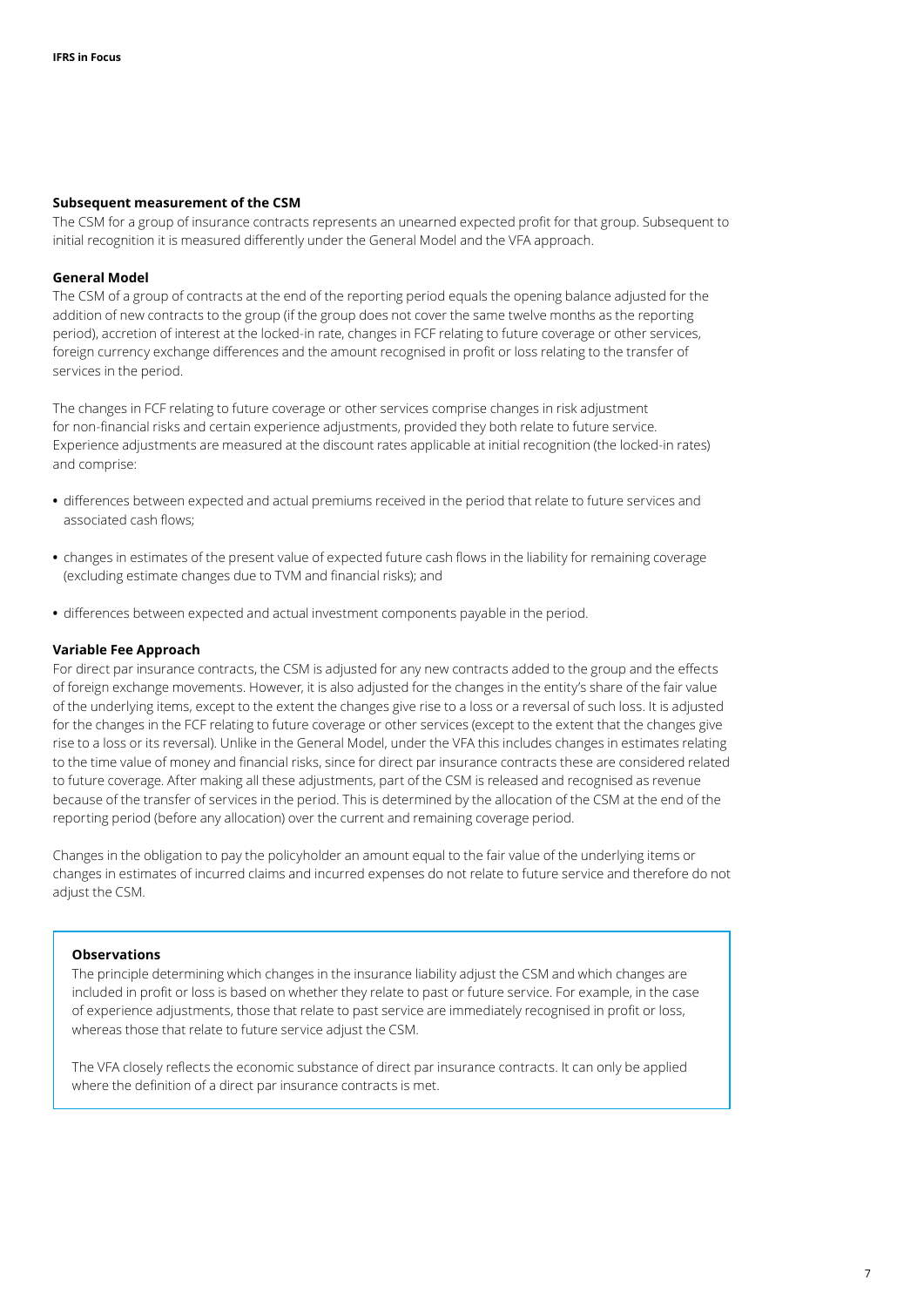#### **Premium allocation approach**

An entity may simplify the measurement of the liability for remaining coverage of a group of insurance contracts using the PAA on the condition that, at initial recognition, the entity reasonably expects that this will be an approximation of the General Model. Where, at the inception of the group, an entity expects significant variances in the FCF during the period before a claim is incurred, such contracts are not eligible to apply the PAA. Contracts with a coverage period of one year or less are automatically eligible for PAA.

The simplifications arising from the PAA do not apply to the measurement of the group's liability for incurred claims, measured under the General Model. However, there is no need to discount those cash flows if the balance is expected to be paid or received in one year or less from the date the claims are incurred.

Using the PAA, the liability for remaining coverage shall be initially recognised at the premiums, if any, received at initial recognition, minus any insurance acquisition cash flows. This is subsequently adjusted for change in the composition of the group and amortisation of acquisition cash flows and reduced over the coverage period, with the reduction recorded as revenue, excluding any investment component paid or transferred to the liability for incurred claims.

If insurance contracts in the group have a significant financing component, the liability for remaining coverage needs to be discounted, however, this is not required if, at initial recognition, the entity expects that the time between providing each part of the coverage and the due date of the related premium is no more than a year.

In applying PAA, an entity may choose to recognise any insurance acquisition cash flows as an expense when it incurs those costs, provided that the coverage period at initial recognition is no more than a year.

#### **Observations**

The PAA is likely to be widely adopted by non-life insurers writing property and casualty business, where the coverage period of contracts is one year or less. This approach may be easier to apply and is likely to be similar to the current accounting methods for such contracts.

Where the coverage period is greater than one year, general insurers may need to measure a representative sample of such contracts using both approaches in order to demonstrate that the PAA produces a reasonable approximation of the measurement under the General Model.

#### <span id="page-7-0"></span>**Modification and derecognition**

#### **Modification of an insurance contract**

If the terms of an insurance contract are modified, an entity shall derecognise the original contract and recognise the modified contract as a new contract if there is a substantive modification, based on meeting any of the specified criteria.

#### **Derecognition**

An entity shall de‑recognise an insurance contract when it is extinguished or substantially modified.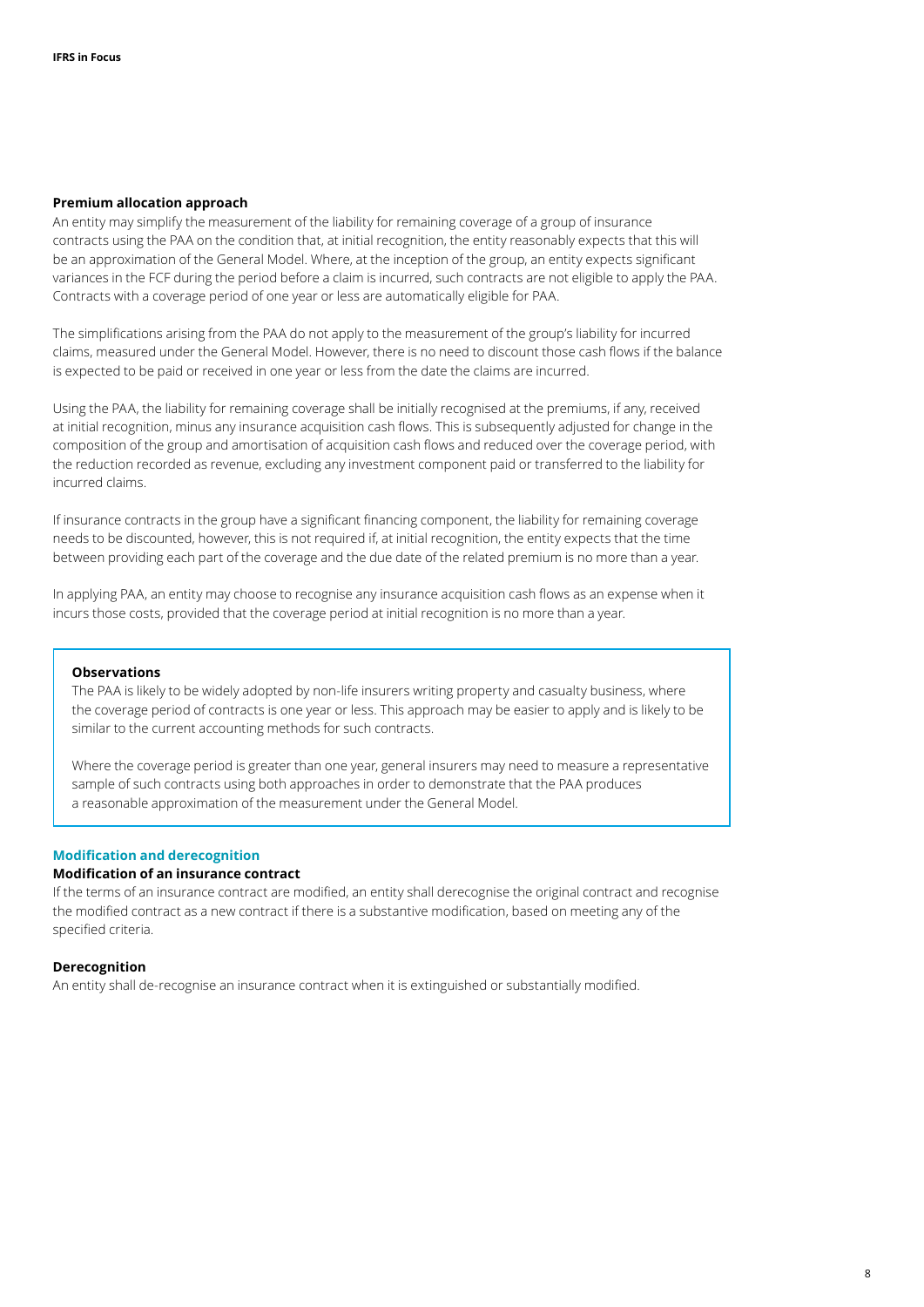#### <span id="page-8-0"></span>**Recognition and presentation in the financial statements**

#### **Presentation in the statement of financial position**

An entity shall present separately in the statement of financial position the carrying amount of groups of: a) insurance contracts issued that are assets; (b) insurance contracts issued that are liabilities; (c) reinsurance contracts held that are assets; and (d) reinsurance contracts held that are liabilities.

#### **Recognition and presentation in the statement(s) of financial performance**

An entity shall disaggregate the amounts recognised in the statement(s) of financial performance into an insurance service result (comprising insurance revenue and insurance service expense) and an insurance finance income or expense. Income or expenses from reinsurance contracts held shall be presented separately from the expenses or income from insurance contracts issued.

#### **Insurance service result**

An entity shall present in profit or loss revenue arising from the groups of insurance contracts issued, and insurance service expense arising from a group of insurance contracts it issues, comprising incurred claims and other incurred insurance service expense. Revenue and insurance service expense shall exclude any investment components.

#### **Insurance finance income or expense**

Insurance finance income or expense comprise the change in the carrying amount of the group of insurance contracts arising from the effect of the TVM and the effect of changes in assumptions that relate to financial risk, but generally excludes any such changes for groups of direct par insurance contracts that would instead adjust the CSM.

An entity has an accounting policy choice between including all of insurance finance income or expense for the period in profit or loss, or disaggregating it between amount presented in profit or loss and amount presented in other comprehensive income ("OCI"). Where the accounting policy choice is to disaggregate insurance finance income or expense, the amounts presented in OCI unwind naturally over time, with any remaining OCI amounts reclassified to profit or loss on derecognition of the group of contracts accounted for under the General Model (but not VFA).

An insurance contract is treated as a monetary item under IAS 21 *The effect of Changes in Foreign Exchange Rates*, with exchange differences on changes in the carrying amounts of groups of insurance contracts included in profit or loss, unless they relate to changes included in OCI.

#### **Observation**

<span id="page-8-1"></span>The statement(s) of financial performance are likely to present the results of insurance contracts very differently from the current presentation, particularly for insurers writing life business and specifically in respect of their revenue from insurance contracts. Revenue is derived from changes in the calculation of the components of liability for remaining coverage, excluding investment components, rather than simply reflecting premiums. Premiums will not be able to be shown in profit or loss if that information is inconsistent with insurance revenue.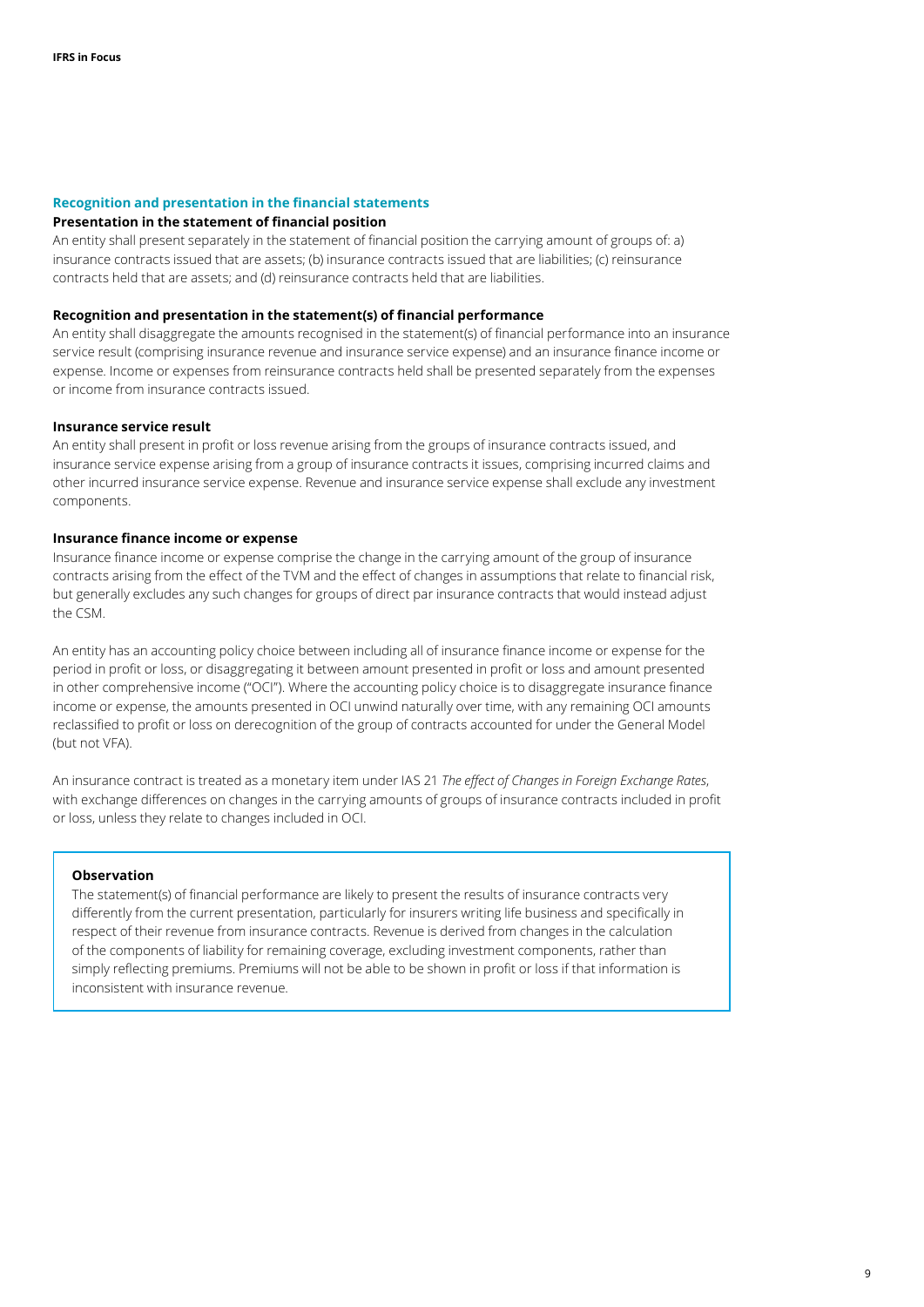#### **Disclosure**

An entity shall disclose qualitative and quantitative information about (a) the amounts recognised in its financial statements that arise from insurance contracts; (b) the significant judgements, and changes in those judgements; and (c) the nature and extent of the risks that arise from insurance contracts. There are also extensive disclosures relating to transition.

#### **Observations**

The disclosure requirements of the Standard are extensive, but an entity will need to consider whether these satisfy the disclosure objective and how much emphasis to place on each of the various requirements.

The changes in presentation of insurance contracts in the financial statements may result in the need to develop new key performance indicators.

#### <span id="page-9-0"></span>**Effective date and transition**

#### **Effective date**

The Standard is applicable for annual reporting periods beginning on or after 1 January 2021. Early application is permitted for entities that apply IFRS 9 and IFRS 15 at or before the date of initial application of the Standard. For the purpose of the transition requirements, the date of initial application is the start of the annual reporting period in which an entity first applies the Standard, and the transition date is the beginning of the period immediately preceding the date of initial application.

#### **Observations**

The IASB set the effective date as 1 January 2021 with the consideration of the time and cost that will be involved in implementing IFRS 17. This time allows entities to consider the effects of the Standard, for example in respect of:

- **•** Changes needed to their systems and processes (for example to aggregate insurance contracts into portfolios and groups, to perform new calculations and to meet the transition requirements);
- **•** Judgements required, particularly in relation to accounting policy choices;
- **•** Any potential tax impacts if the tax treatment is based on financial statements;
- **•** The Standard's impact on, for example, key metrics, debt covenants and management compensation; and
- **•** Additional information that entities will need to gather to make the required disclosures.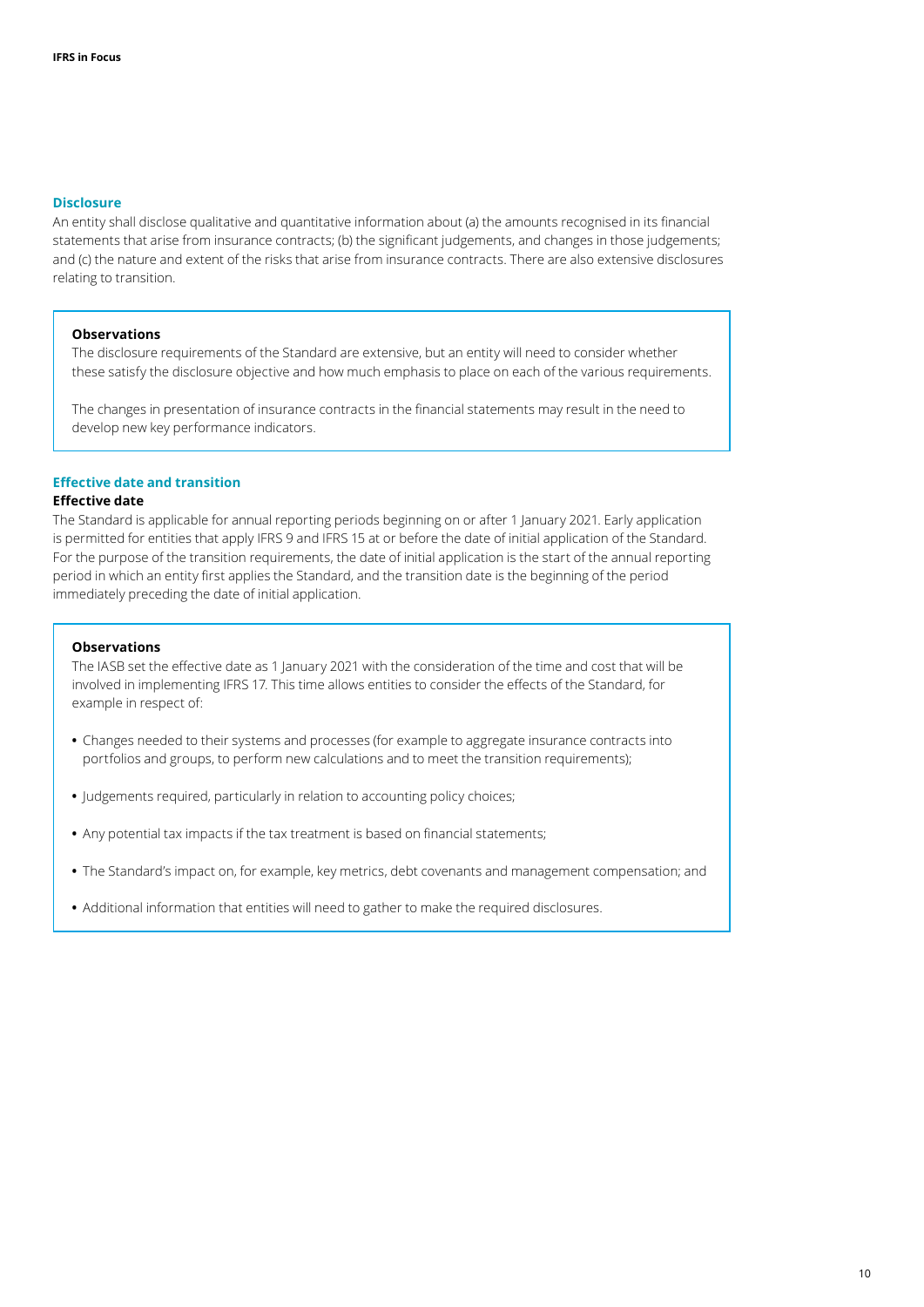#### **Transition**

An entity shall apply the Standard retrospectively unless impracticable, in which case entities have the option of using either the modified retrospective approach or the fair value approach.

Under the modified retrospective approach, an entity shall utilise reasonable and supportable information and maximise the use of information that would have been used to apply a full retrospective approach, but need only use information available without undue cost or effort. Under this approach the use of hindsight is permitted, if that is the only practical source of information for the restatement of prior periods.

Under the fair value approach, an entity determines the CSM at the transition date as the difference between the fair value of a group of insurance contracts at that date and the FCF measured at that date. Using this approach, on transition there is no need for insurance contracts to be aggregated into annual groups.

At the date of initial application of the Standard, those entities already applying IFRS 9 may retrospectively re‑designate and reclassify financial assets held in respect of activities connected with contracts within the scope of the Standard. Entities can choose not to restate IFRS 9 comparatives with any difference between the previous carrying amount of those financial assets and the carrying amount at the date of initial application recognised in the opening equity at the date of initial application. Any restatements of prior periods must reflect all the requirements of IFRS 9.

#### **Observation**

The proposed transition requirements, although simplified substantially late in the project, remain to be one of the most challenging aspects of the Standard, particularly for insures with outstanding contract liabilities originated long before the date of transition.